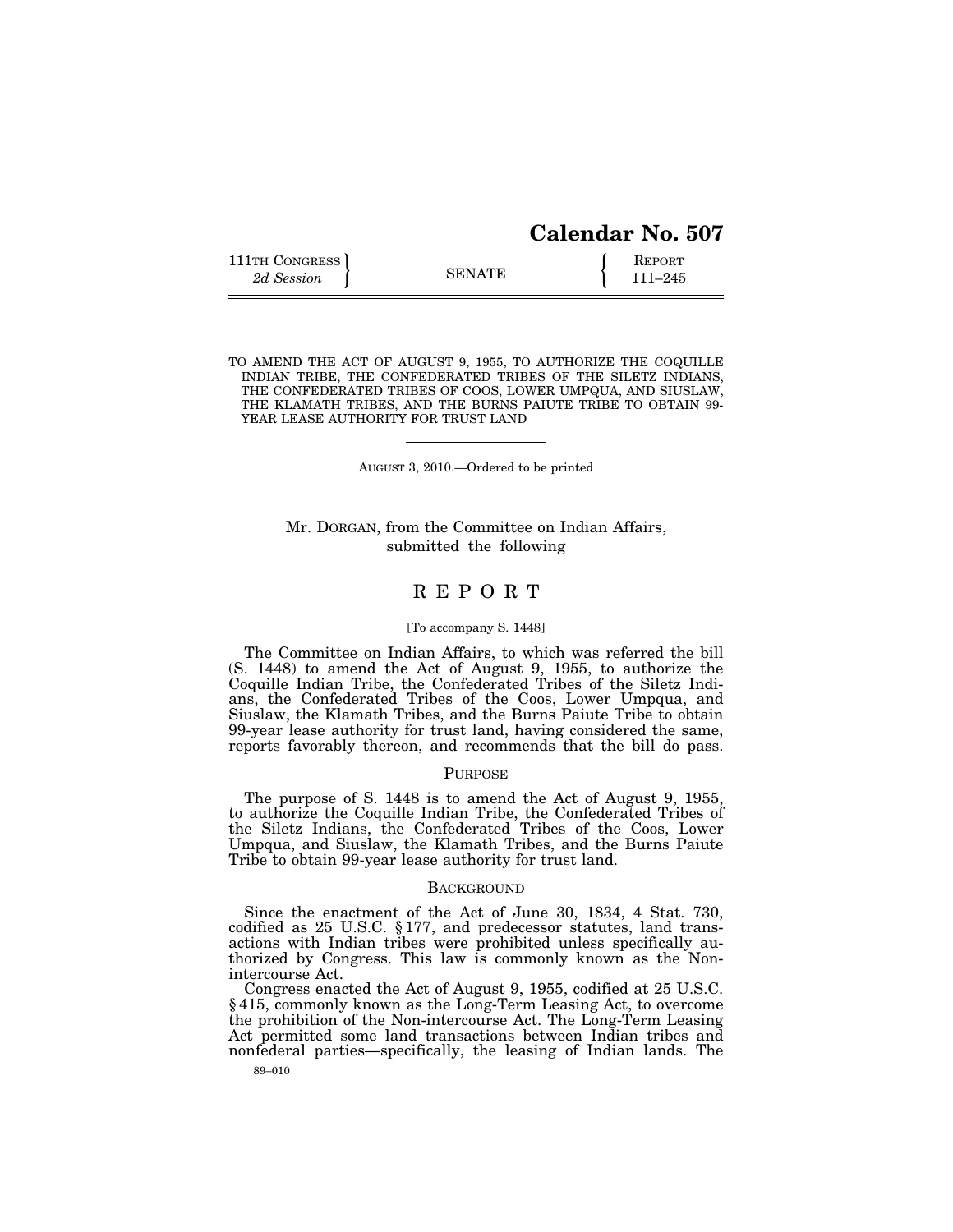Act required that leases of Indian lands be approved by the Secretary of the Interior and limited lease terms to 25 years.

As business opportunities and economic considerations changed over time, leases longer than 25 years were desired. To facilitate economic development on trust lands, over the years, a number of tribes have obtained amendments to the Long-Term Leasing Act so that they could enter into leases for terms longer than 25 years. Approximately 50 tribes have obtained these amendments and all are listed in the Long-Term Leasing Act as having authority to enter into leases for terms as long as 99 years.

S. 1448 would further amend the Long-Term Leasing Act by adding five additional tribes to the list. H.R. 1448 adds the Coquille Indian Tribe, the Confederated Tribes of the Siletz Indians, the Confederated Tribes of the Coos, Lower Umpqua, and Siuslaw, the Klamath Tribes, and the Burns Paiute Tribe to the list of tribes that may enter into 99 years leases.

#### LEGISLATIVE HISTORY

S. 1448 was introduced on July 14, 2009, by Senator Merkley for himself and Senator Wyden. The bill was referred to the Committee on Indian Affairs and a business meeting was held on June 10, 2010. House companion bills were introduced in the 111th Congress and both were referred to the House Natural Resources Committee. H.R. 4010 was introduced on November 3, 2009, by Representative Schrader of Oregon and H.R. 4916 was introduced on March 3, 2010, by Representative DeFazio of Oregon.

## SECTION-BY-SECTION ANALYSIS OF S. 1448 AS AMENDED

## *Section 1. Leases of restricted land*

This section amends subsection (a) of the first section of the Act of August 9, 1955, in the second sentence by inserting ''land held in trust for the Coquille Indian Tribe, land held in trust for the Confederated Tribes of Siletz Indians, land held in trust for the Confederated Tribes of the Coos, Lower Umpqua, and Siuslaw Indians, land held in trust for the Klamath Tribes, and land held in trust for the Burns Paiute Tribe'' after ''lands held in trust for the Confederated Tribes of the Warm Springs Reservation of Oregon,''.

#### COMMITTEE RECOMMENDATION

On June 10, 2010, at an open business meeting, the Committee approved S. 1448 without amendment by voice vote. The Committee ordered the bill reported to the full Senate with the recommendation that it do pass.

### COST AND BUDGETARY CONSIDERATIONS

The following cost estimate, as provided by the Congressional Budget Office, dated June 24, 2010, was prepared for S. 1448: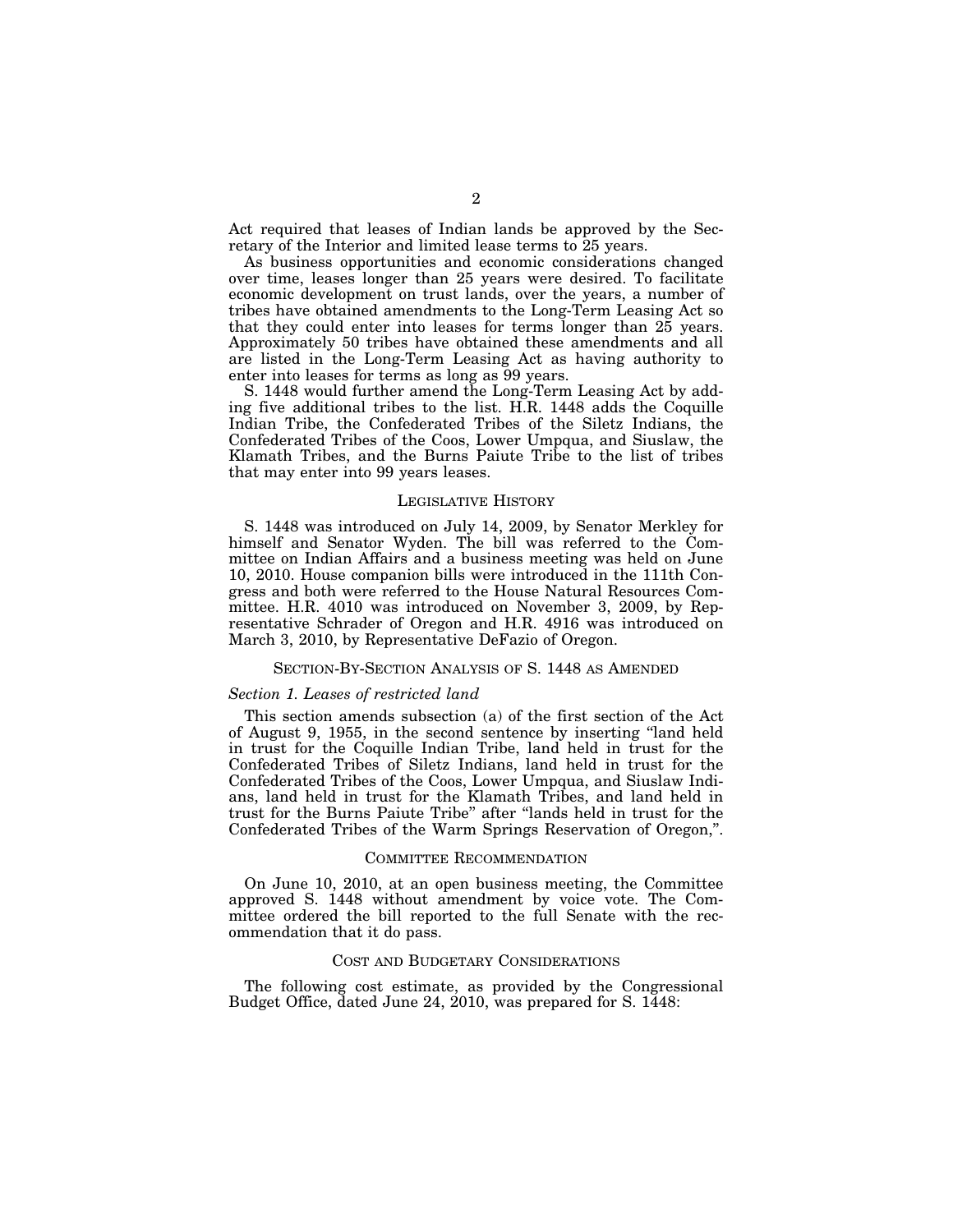## CONGRESSIONAL BUDGET OFFICE COST ESTIMATE

*S. 1448—A bill to amend the Act of August 9, 1955, to authorize the Coquille Indian Tribe, the Confederated Tribes of Siletz Indians, the Confederated Tribes of the Coos, Lower Umpqua, and Siuslaw, the Klamath Tribes, and the Burns Paiute Tribe to obtain 99-year lease authority for trust land* 

S. 1448 would authorize the Coquille Indian Tribe, the Confederated Tribes of the Siletz Indians, the Confederated Tribes of the Coos, Lower Umpqua, and Siuslaw, the Klamath Tribes, and the Burns Paiute Tribe to lease lands held in trust for up to 99 years. In general, under current law, the tribes can lease trust lands to schools, businesses, and public entities for 25-year terms, subject to the approval of the Bureau of Indian Affairs (BIA). The Burns Paiute Tribe currently has the authority to lease its reservation land for up to 99 years.

CBO estimates that implementing S. 1448 would have no significant impact on the federal budget. Any additional proceeds from such leases would accrue to the owners of the trust land and would have no effect on the federal budget. CBO also estimates that implementing the bill would have a negligible effect on BIA's workload. Enacting S. 1448 would not affect direct spending or revenues; therefore, pay-as-you-go procedures would not apply.

S. 1448 contains no intergovernmental or private-sector mandates as defined in the Unfunded Mandates Reform Act and would impose no costs on state, local, or tribal governments.

The CBO staff contact for this estimate is Jeff LaFave. The estimate was approved by Theresa Gullo, Deputy Assistant Director for Budget Analysis.

## REGULATORY AND PAPERWORK IMPACT STATEMENT

Paragraph 11(b) of rule XXVI of the Standing Rules of the Senate requires that each report accompanying a bill evaluate the regulatory and paperwork impact that would be incurred in carrying out the bill. The Committee has concluded that the regulatory and paperwork impact of S. 1448 should be de minimis.

#### EXECUTIVE COMMUNICATIONS

The Committee has received no official communication from the Administration on the provisions of S. 1448.

# CHANGES IN EXISTING LAW

In compliance with subsection 12 of rule XXVI of the Standing Rules of the Senate, changes in existing law made by S. 1448, as ordered to be reported, are shown as follows (existing law proposed to be omitted is enclosed in black brackets, new language to be added in italic, existing law to which no change is proposed is shown in roman):

25 U.S.C. 415(a). Authorized purposes; term; approval by Secretary.

# **ACT OF AUGUST 9, 1955**

(a) Authorized purposes; term; approval by Secretary